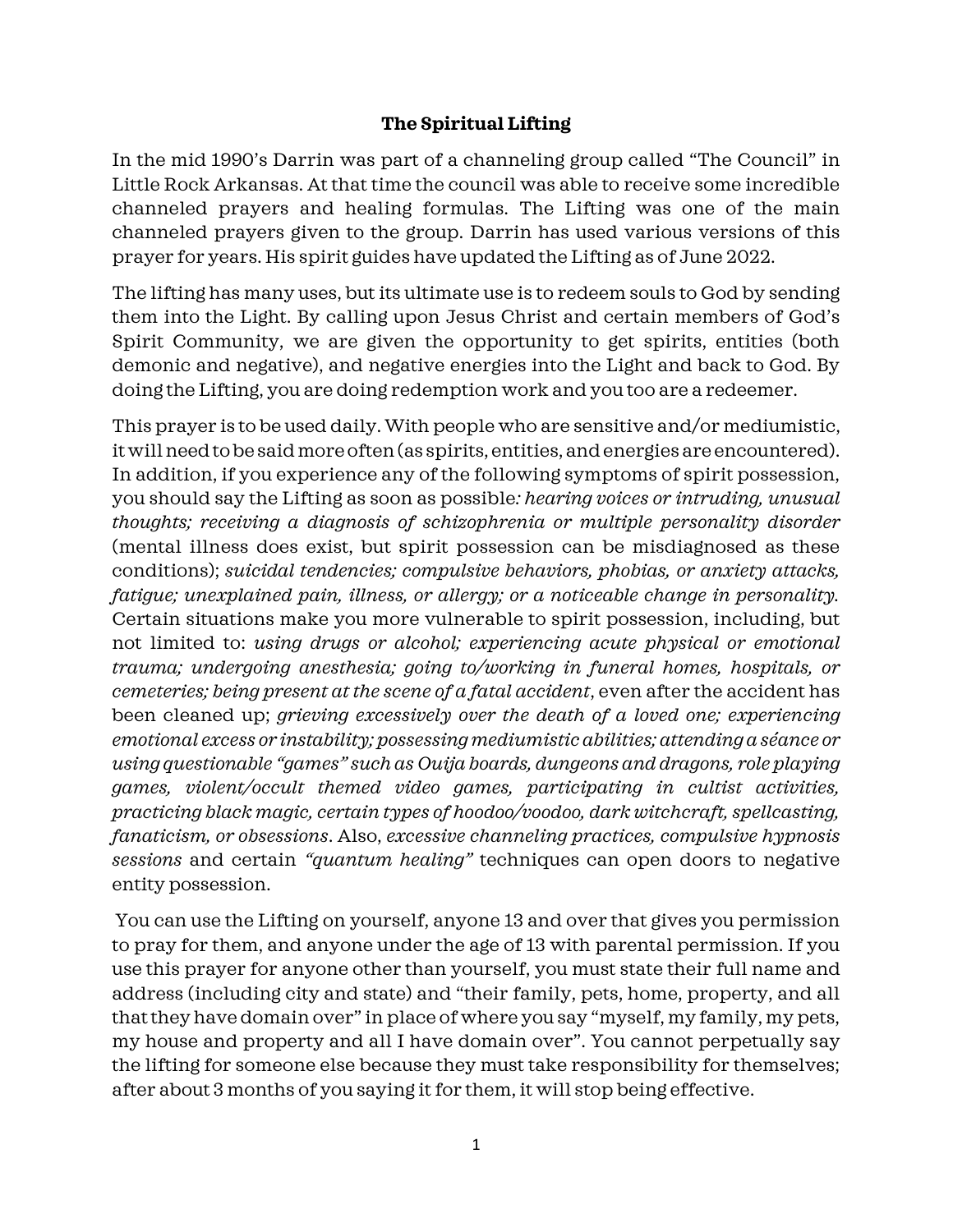I now ask the Band of Mercy to please remove all lost souls, unclean spirits, negative thought forms, jumpers, elementals, unnamed energies, and influences that may be attached, affecting, or manipulating myself, my mate, my family, my pets, my house(s), and properties, and all that I have domain over. Please place them in the appropriate protected sanctuary or do whatever you deem necessary. I ask this in the Name of Jesus Christ and through the Power of the Holy Spirit and I thank thee.

I now ask the Cyber-Matrix Band of Mercy to please remove all negative and malicious entities, energies, A.I. influences, programs, and viruses that may be attached, affecting, or manipulating all mobile devices, phones, computers, game systems, televisions and all internet pathways associated with myself, my mate, my family, my pets, my house(s), and properties, and all that I have domain over. Please place them in the appropriate protected sanctuary or do whatever you deem necessary. I ask this in the Name of Jesus Christ and through the Power of the Holy spirit and I thank thee.

I now ask the E.T. Band of Mercy as well as the Inter-Dimensional/Dimensional Band of Mercy to please remove all negative entities, energies, implants, and influences that may be attached, affecting, programing, controlling, influencing, or manipulating myself, my mate, my family, my pets, my house(s), and properties, and all that I have domain over. Please place them in the appropriate protected sanctuary or do whatever you deem necessary. I ask this in the Name of Jesus Christ and through the Power of the Holy spirit and I thank thee.

I now ask the Archangel Michael and his Legions to please remove all inhuman spirits, negative beings, demonic entities, energies, and influences that may be attached, affecting, or manipulating myself, my mate, my family, my pets, my house(s), and properties, and all that I have domain over. Please place them in the appropriate protected sanctuary or do whatever you deem necessary. I ask this in the Name of Jesus Christ and through the Power of the Holy spirit and I thank thee.

I now ask all other appropriate Archangels and/or Angels and their legions from the appropriate realms and counter realms to please remove all negative beings, entities, energies, and influences that may be attached, affecting, or manipulating myself, my mate, my family, my pets, my house(s), and properties, and all that I have domain over. Please place them in the appropriate protected sanctuary or do whatever you deem necessary. I ask this in the Name of Jesus Christ and through the Power of the Holy spirit and I thank thee.